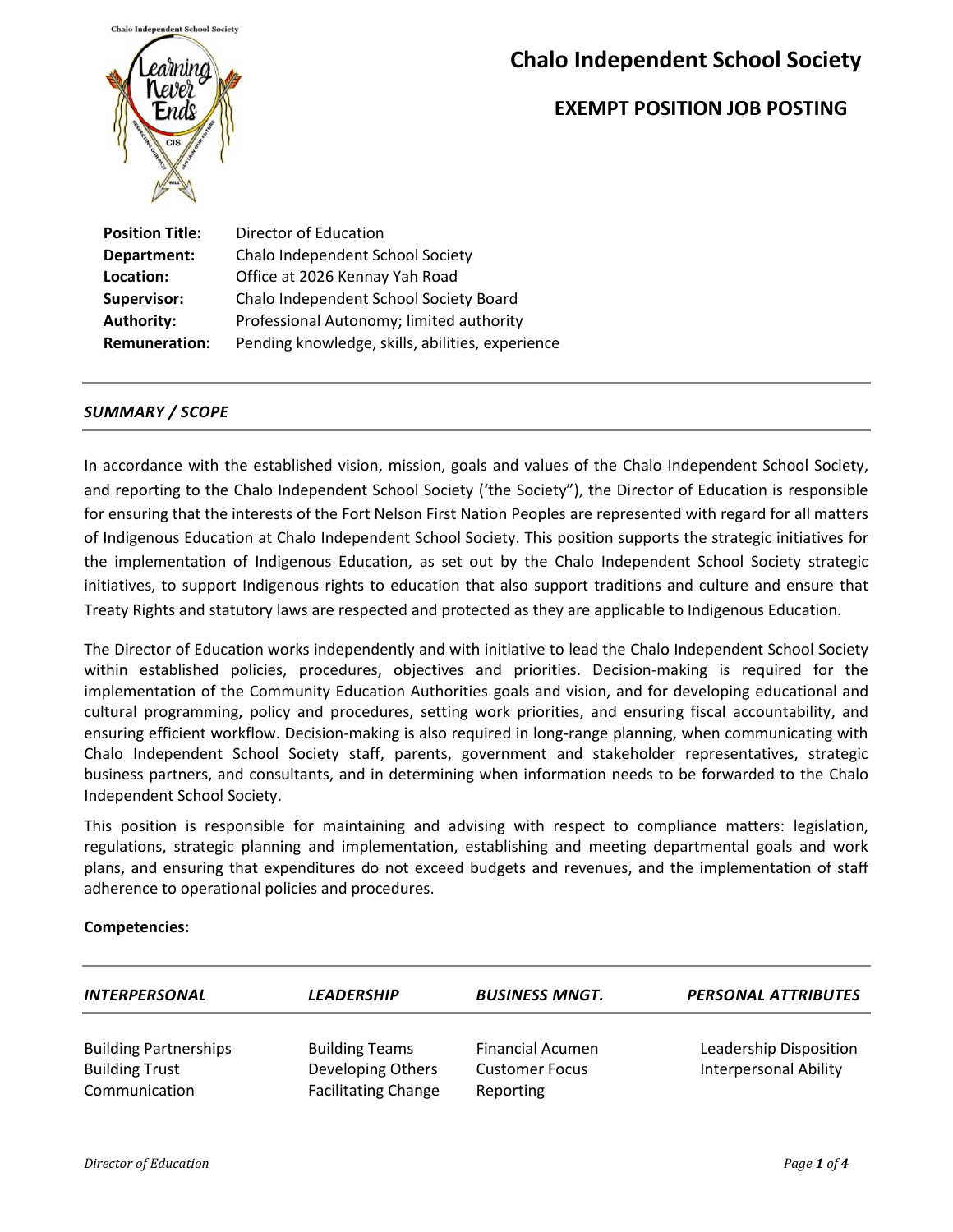

## **EXEMPT POSITION JOB POSTING**

#### *MINIMUM QUALIFICATIONS*

- Degree in Education or Education Administration.
- Seven (7) years' experience with some experience in at least two of the following areas: Indigenous education or Indigenous governance; and with at least five (5) years supervisory related experience, including overseeing management/management support staff, and/or professionals/paraprofessionals.
- Experience must include at least two of the following: participation in classroom assessments, review of teaching plans, participation in school assessments, and budget preparation and implementation, and human resources management experience and teaching experience.
- Experience preparing financial proposals and working with feasibility analysis procedures.
- Experience with contract development and negotiation methods.
- Experience working with third party funders and associated programs and projects, with demonstrated success in project / proposal development.
- Strong interpersonal skills and ability to interact professionally with employees, consultants, staff, Boards, and the public; ability to maintain diplomacy in the Community and with outside parties.
- Strong leader and team builder with excellent communication skills (written and oral); ability to listen to understand and ask questions for clarification and to implement resolution skills; able to produce written documents with clearly organized thoughts using proper sentence construction.
- Demonstrated ability to prioritize, organize and manage multiple and diverse projects and operations, while adhering to budgets and timelines.
- Proficient computer skills and able to use MS Office Suite, Excel, internet, and email.
- Experience working with BC First Nations organizations and communities.
- Travel is a requirement of this position; and flexibility in relation to work schedules and locations may be required.
- Satisfactory completion of a criminal records review program vulnerable sector.
- Valid BC Driver's License and good driver's abstract/factor report.

#### *DESIRED QUALIFICATIONS*

The following are considered assets:

- Master's degree in Education Administration.
- Experience with (or at minimum, knowledge about) the delivery of educational programs and service requirements for First Nations student learning needs.
- Knowledge of Indigenous educational issues, history, and politics with sensitivity for cross-cultural issues.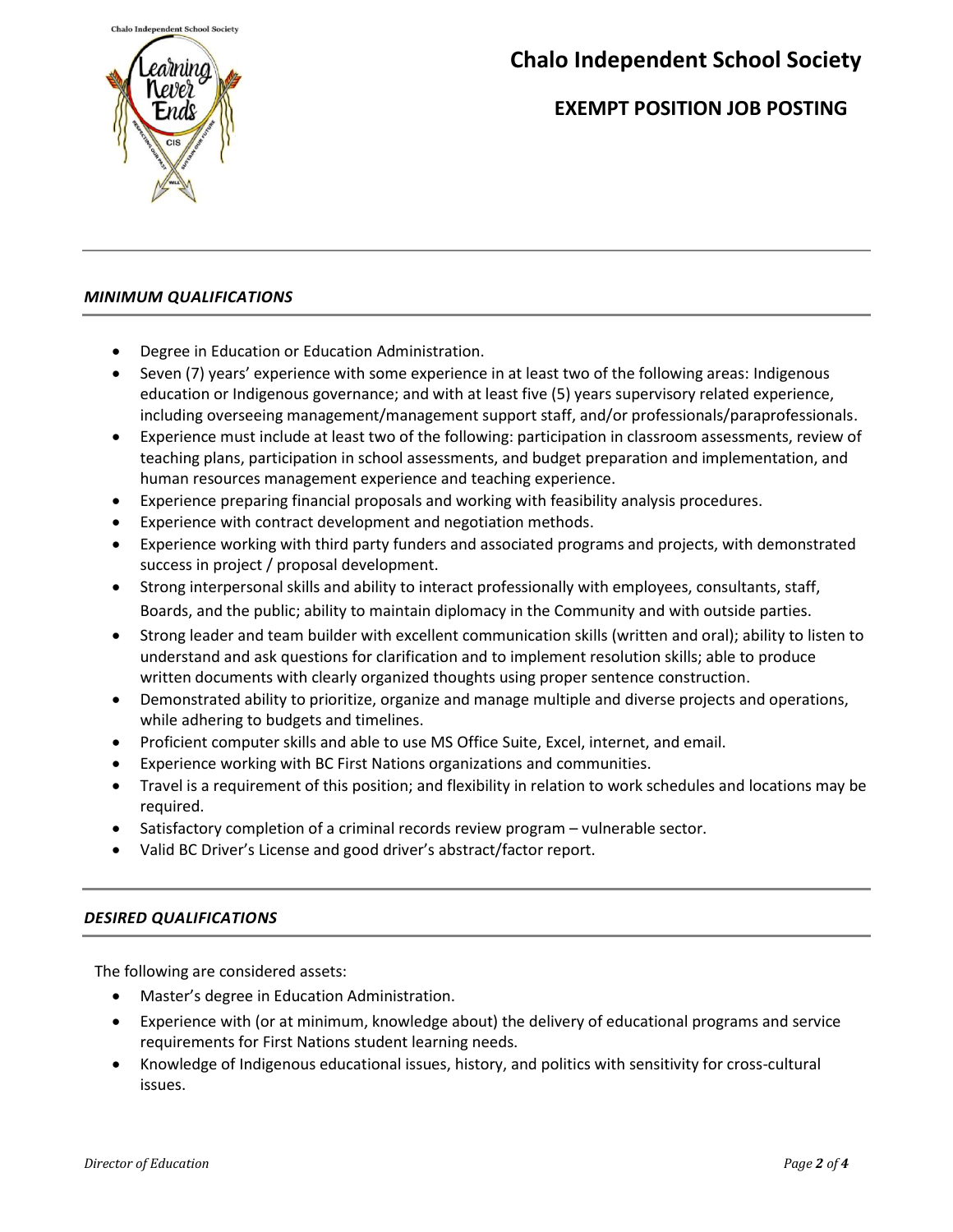

### **EXEMPT POSITION JOB POSTING**

- Knowledge of Indigenous education programs design, development, implementation, and evaluation models.
- Knowledge of federal and provincial legislation, regulations, and stakeholders/programs, as they relate to First Nations' schools operations.
- Certificate in Occupational Health and Safety and First Aid.
- Other certificates of training such as, WHMIS.
- Experience in emergency response planning.
- Google™ drive, calendar, forms and other Google™ products.
- Knowledge of the Dene culture and traditions and the ability to speak and/or understand the language would be an asset.

#### *WORK CONDITIONS*

- Approximately 90% of time is in an office environment
- Supervising and directing the Principal, Education Coordinator, and non-school staff
- Ability to lift up to 10 lbs. boxes, file-boxes, and equipment.
- Intermittent physical activity including bending, stooping, stretching, squatting, pushing, pulling, walking, standing, sitting, and lifting to facilitate sessions or teach groups.
- Work activities may require driving to purchase and deliver materials.
- Interacts with school administration, teaching professionals and school support employees, as well as professional service providers and paraprofessionals, the Chalo Independent School Society, Chief and Council, Membership, legal advisors, consultants, negotiators, contractors, general public, and government agencies.
- Manual dexterity required to use desktop computer and peripherals.
- Auditory concentration is constantly required in meetings to listen attentively, to be alert and to obtain and interpret information correctly.
- Driving/Travel is a requirement, must be willing to drive/travel out of town, this may include travelling in winter road conditions for distances up to and greater than 100 kilometers, and may be required to travel to remote locations.
- May be exposed to unpleasant dealings in emotionally charged situations.
- Time pressures and deadlines may be experienced.
- There is a requirement to wear safe footwear at all times.
- The likelihood of injury or illness resulting from hazards in the job is limited if safety precautions are followed.
- Overtime as required (this position is exempt from overtime pay).